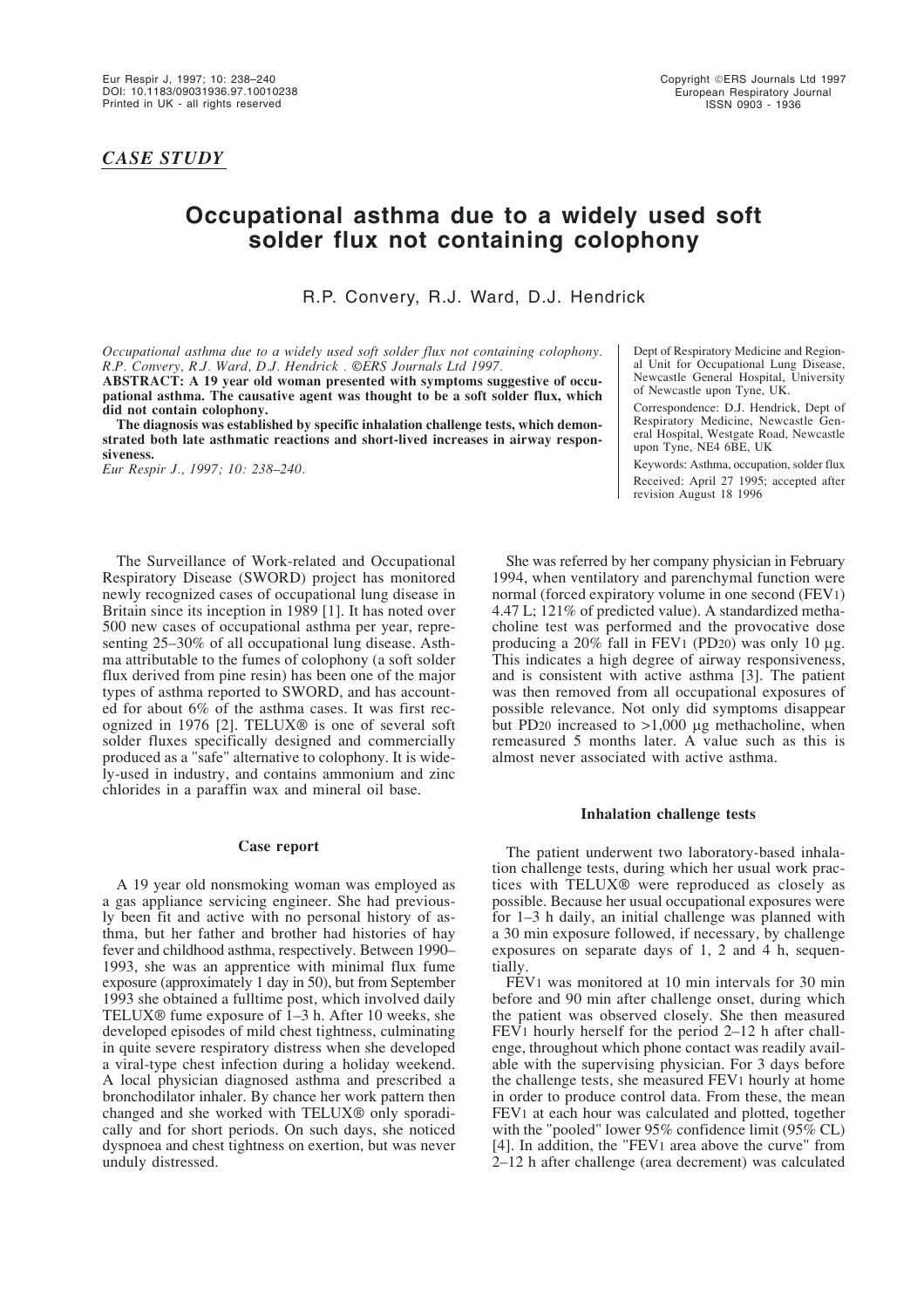as a summary measure for any late change in ventilatory function [4]. This method of analysis is complementary to serial measurements of FEV1, but is more responsive to any variability in daily baseline FEV1 because the area decrement is bounded by the extrapolated mean FEV1 over the 30 minutes before the time of challenge each day. PD20 was measured before and after the challenge sequence.

#### **Results**

With the 30 min soldering challenge, we observed a 25% fall in FEV1 from baseline, but this did not quite breach the lower 95% CL (fig. 1), nor did the patient note any symptoms. There was, however, a significant  $(p<0.01)$  increase in the 2–12 hour area decrement  $(+4.9)$ L·h *versus* a mean control value of 0.06 L·h, 95% confidence interval  $(95\% \text{ CI})$  -1.2 to +1.3 L·h). Three weeks later, a 60 min challenge produced much more conclusive results. An immediate asthmatic response extended into a sustained late asthmatic response, which had not completely resolved some 22 h postchallenge (fig. 1). The FEV1 fell maximally by 58% from the baseline level but only mild-to-moderate symptoms were noted, which did not require relief bronchodilators.



Fig. 1. – Forced expiratory volume in one second (FEV1) profiles for the 30 and 60 min challenges.  $\rightarrow$  Telux®;  $\rightarrow$  : control mean;  $\frac{1}{2}$ : 95% lower confidence limit.



Fig. 2. – Serial methacholine PD20 measurements. PD20: provocative dose of methacholine producing a 20% fall in forced expiratory volume in one second.

There was a parallel significant  $(p<0.001)$  increase in 2–12 h FEV1 area decrement (+21.5 L·h *versus* a mean control value of 0.03 L·h,  $95\%$  CI -2.9 to +2.8 L·h).

Serial measurements of PD20 are shown in figure 2. A decrease to less than one third of the prechallenge value has been shown to be significant [3], and this was observed in association with both challenge tests.

## **Discussion**

The combination of asthmatic symptoms, a late asthmatic reaction and increased airway responsiveness clearly implicates TELUX® solder flux as a cause of occupational asthma. Since diagnosis, the patient has moved within the same company to a job without further exposure and has remained symptom-free. The dramatic changes in PD20 over a matter of days are notable, and are characteristic of occupational asthma in its emergent stages [5].

Colophony and noncolophony fluxes are widely used in industry. As far as we know, this is the first documented case of occupational asthma due to TELUX® soft solder flux, although WEIR *et al.* [6] have described two similar cases attributable to a soft solder flux containing zinc and ammonium chlorides but not colophony. The manufacturer and the precise composition of this solder flux are not known (PS Burge, personal communication). These authors postulated that an abnormal chloride ion load in the bronchial wall may affect smooth muscle tone in much the same way that increased dietary salt is said to increase airway responsiveness. The postulated relationship between sodium chloride and airway responsiveness remains controversial, however, and we suspect that the causative agent within TELUX® solder flux lies within the zinc or mineral oil components.

#### **References**

1. Meredith SK, Taylor VM, McDonald JC. Occupational respiratory disease in the United Kingdom, 1988: a